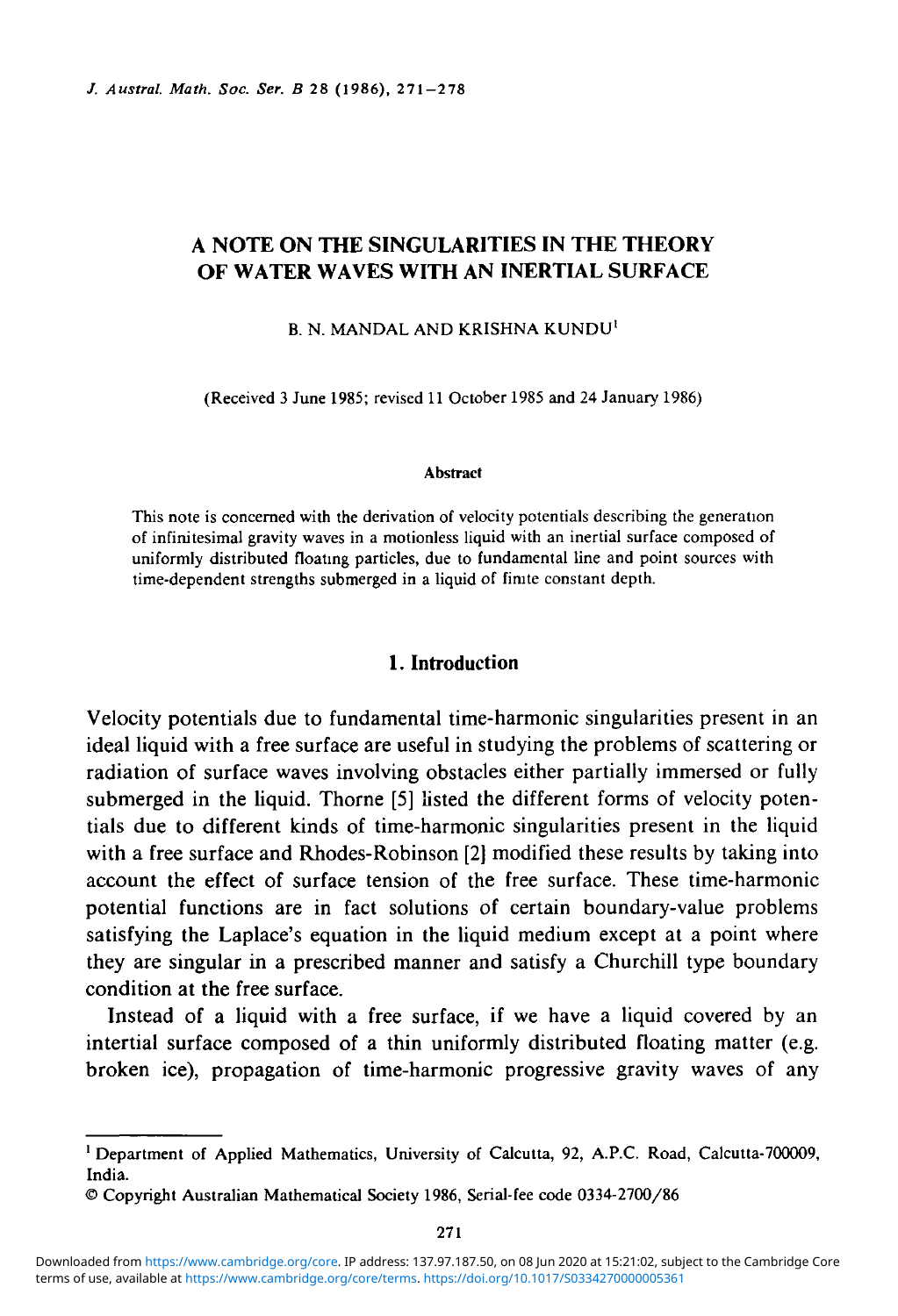angular frequency is not possible if the inertial surface is too heavy (cf. Rhodes-Robinson [3]). This necessitates considering initial value problems involving different types of singularities with time-dependent strengths. Rhodes-Robinson [3] considered a two-dimensional wave source submerged in a liquid of infinite depth with an inertial surface. In the present note we extend this to the case of finite depth of liquid including other different types of singularities from which infinite depth results can be obtained as a limiting case. We consider in §3 a variable two-dimensional wave source present in a liquid of finite depth, and in §4 variable point singularities (three-dimensional multipoles) also in liquid of finite depth. It is believed that the potential functions derived here and in [3] due to different types of singularities will be of use when problems associated with obstacles of different geometrical shapes present in a liquid with an inertial surface are considered.

### **2. Statement of the problem**

We choose a rectangular cartesian coordinate system where the  $y$ -axis is taken vertically downwards and *xz* plane is horizontal. Let an ideal liquid occupy the region  $0 < y < h$ , h being the constant depth of the liquid,  $\rho$  being its volume density, and its surface being completely covered by an inertial surface composed of a thin uniformly distributed matter of area density  $\rho \epsilon (0 \le \epsilon \le 1)$ . We assume its motion to be under gravity only and small, and let the motion commence at time  $t = 0$  from a stage of rest; it is then irrotational and can be described by a velocity potential  $\varphi(x, y, z; t)$  for  $t > 0$ .

Assuming linearized theory,  $\varphi$  satisfies the Laplace's equation

$$
\nabla^2 \varphi = 0, \qquad 0 < y < h,\tag{2.1}
$$

except at a point of singularity, if any. As discussed in [3]  $\varphi$  can be shown to satisfy the initial conditions

$$
\varphi - \varepsilon \partial \varphi / \partial y = 0, \qquad \partial / \partial t (\varphi - \varepsilon \partial \varphi / \partial y) = 0 \quad \text{on } y = 0 \text{ at } t = 0, \tag{2.2}
$$

the linearized inertial surface condition

$$
\frac{\partial^2}{\partial t^2}(\varphi - \varepsilon \frac{\partial \varphi}{\partial y}) - g \frac{\partial \varphi}{\partial y} = 0 \quad \text{on } y = 0, \tag{2.3}
$$

and the bottom condition

$$
\frac{\partial \varphi}{\partial y} = 0 \quad \text{on } y = h. \tag{2.4}
$$

It may be noted that for a time-harmonic motion of circular frequency  $\sigma$ , the inertial surface condition (2.3) becomes

$$
K\varphi + (1 - K\varepsilon)\partial\varphi/\partial y = 0 \quad \text{on } y = 0,
$$
 (2.5)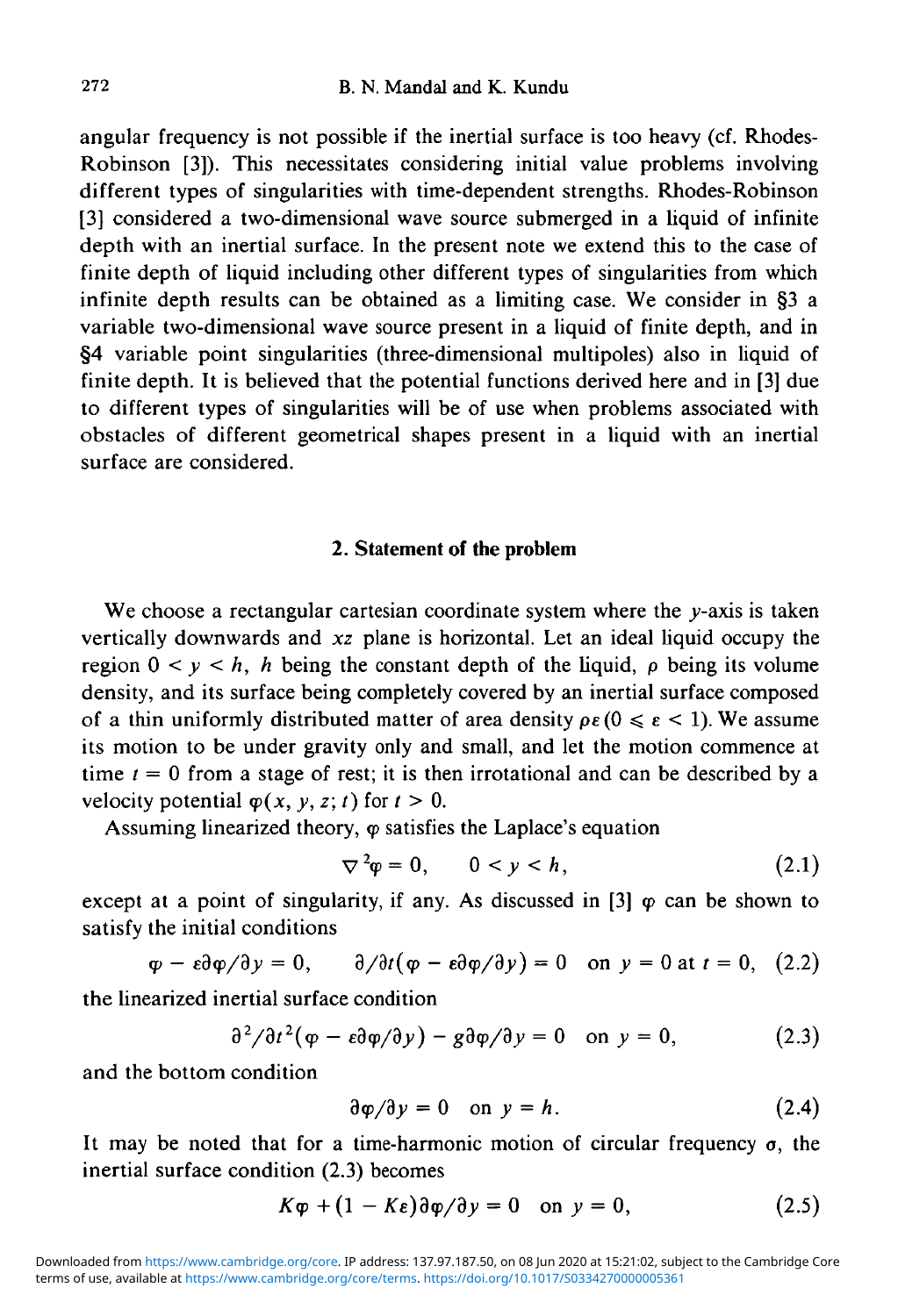where  $K = \sigma^2/g$ . For  $0 \le K\varepsilon < 1$ , this is of the form

$$
K^*\varphi + \partial\varphi/\partial y = 0 \quad \text{on } y = 0,
$$
 (2.6)

where

$$
K^* = K(1 - K\epsilon)^{-1}, \qquad (2.7)
$$

and (2.6) is thus merely a modification of the usual free-surface condition. However, as noted in [4], for  $K \varepsilon \geq 1$  the condition (2.5) does not allow propagation of progressive waves.

Let  $\bar{\varphi}(x, y, z; p)$  denote the Laplace transform of  $\varphi(x, y, z; t)$  defined as

$$
\overline{\varphi} = \int_0^\infty \exp(-pt) \varphi \, dt \qquad (p > 0)
$$

then  $\bar{\varphi}$  is the solution of the boundary-value problem described by

$$
\nabla^2 \overline{\varphi} = 0, \qquad 0 < y < h,\tag{2.8}
$$

except at a point of singularity,

$$
p^2 \overline{\varphi} - (g + \varepsilon p^2) \partial \overline{\varphi} / \partial y = 0 \quad \text{on } y = 0,
$$
 (2.9)

and

$$
\partial \bar{\varphi}/\partial y = 0 \quad \text{on } y = h. \tag{2.10}
$$

 $\bar{\varphi}$  can be obtained in a manner analogous to the corresponding time-harmonic problems in a liquid with a free surface. Laplace inversion will then give  $\varphi$ .

### **3. Line singularities**

Let a line singularity be placed at the point  $(X, Y)(Y > 0)$  so that the potential denoted by  $G(x, y; X, Y; t)$ , say, describes the symmetric motion due to a submerged wave source where the motion is two-dimensional and the potential is a function of *x, y* and *t.* Hence *G* satisfies the initial value problem described by (2.1) to (2.4) and

$$
G \sim m(t) \ln \rho \quad \text{as } \rho = \left\{ (x - X)^2 + (y - Y)^2 \right\}^{1/2} \to 0,
$$

where  $m(t)$  is the time-dependent strength of the source. Then  $\overline{G}(x, y; X, Y; p)$ satisfies the boundary-value problem described by (2.8) to (2.10) and

$$
\overline{G} \sim \overline{m}(p) \ln p \quad \text{as } p \to 0.
$$

Thus, following Thorne [4], in the usual time-harmonic case  $\overline{G}$  here can be represented by

$$
\overline{G} = \overline{m} \Big[ \ln \rho / \rho' + \int_0^\infty \left\{ A(k) \cosh k (h - y) \right. \\ + B(k) \sinh ky \} \cos k (x - X) dk \Big], \tag{3.1}
$$

terms of use, available at [https://www.cambridge.org/core/terms.](https://www.cambridge.org/core/terms) <https://doi.org/10.1017/S0334270000005361> Downloaded from [https://www.cambridge.org/core.](https://www.cambridge.org/core) IP address: 137.97.187.50, on 08 Jun 2020 at 15:21:02, subject to the Cambridge Core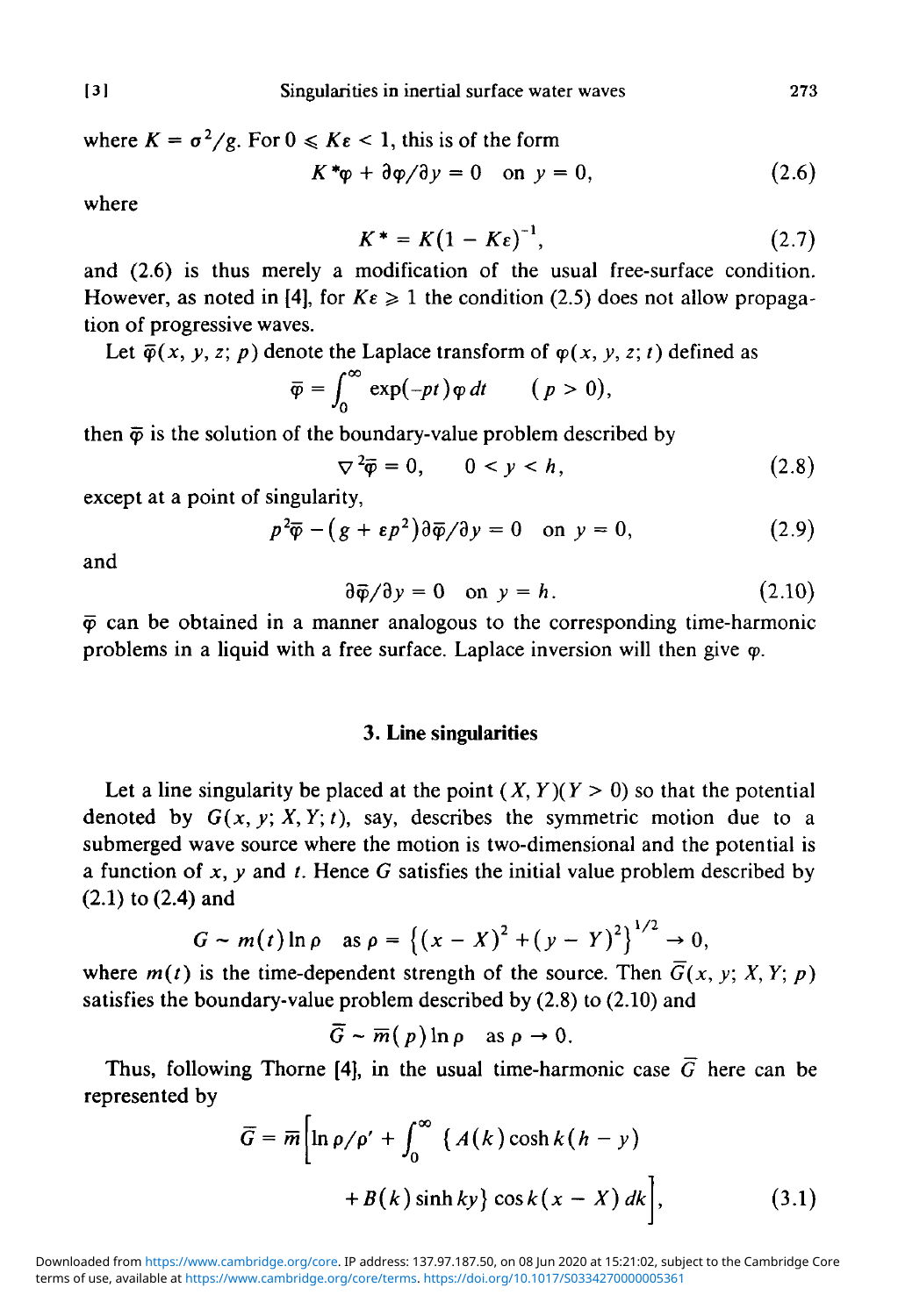where  $\rho' = \{(x - X)^2 + (y + Y)^2\}^{1/2}$  and *A* and *B* are unknown functions. Using the boundary conditions (2.9), (2.10), *A* and *B* can be determined uniquely. After rearrangement we obtain

$$
\overline{G} = \overline{m} \left[ U(x, y) - 2 \int_0^\infty \frac{\cosh k (h - Y) \cosh k (h - y)}{k D(k)} \times \frac{\cosh k (x - X)}{\sinh kh} \frac{\mu^2}{\mu^2 + p^2} dk \right] (3.2)
$$

where

$$
U = \ln \frac{\rho}{\rho'} - 2 \int_0^\infty \left\{ \frac{\cosh k (h - Y) \cosh k (h - y)}{D(k)} + \frac{\exp(-kh)}{k} \sinh k \sinh ky \right\} \frac{\cos k (x - X)}{\cosh kh} dk, \quad (3.3)
$$

$$
D(k) = \cosh kh + k \sinh kh, \quad (3.4)
$$

and

$$
\mu^2 = gk \sinh kh/D(k). \tag{3.5}
$$

Laplace inversion of (3.2) gives

$$
G = m(t)U - 2\int_0^\infty \mu \frac{\cosh k(h - Y) \cosh k(h - y)}{kD(k)} \frac{\cos k(x - X)}{\sinh kh}
$$

$$
\times \int_0^t m(\tau) \sin \mu(t - \tau) d\tau dk. \tag{3.6}
$$

Now we consider three particular forms of the source strength  $m(t)$ . When  $m(t) = \delta(t)$ , the corresponding potential of impulsive source strength is given by

$$
G^{\text{spec}}(t) = \delta(t)U - 2\int_0^\infty \mu \frac{\cosh k(h - Y)\cosh k(h - y)}{kD(k)} \times \frac{\cos k(x - X)}{\sinh kh} \sin \mu t \, dk. \tag{3.7}
$$

As

$$
t \to \infty
$$
,  $G^{spec}(t) \to \lim_{p \to 0} (p \overline{G}^{spec}) = 0$ .

This result can be explained from the fact that as the source acts only instantaneously at  $t = 0$ , its effect will not be felt anywhere in the liquid region after a long lapse of time.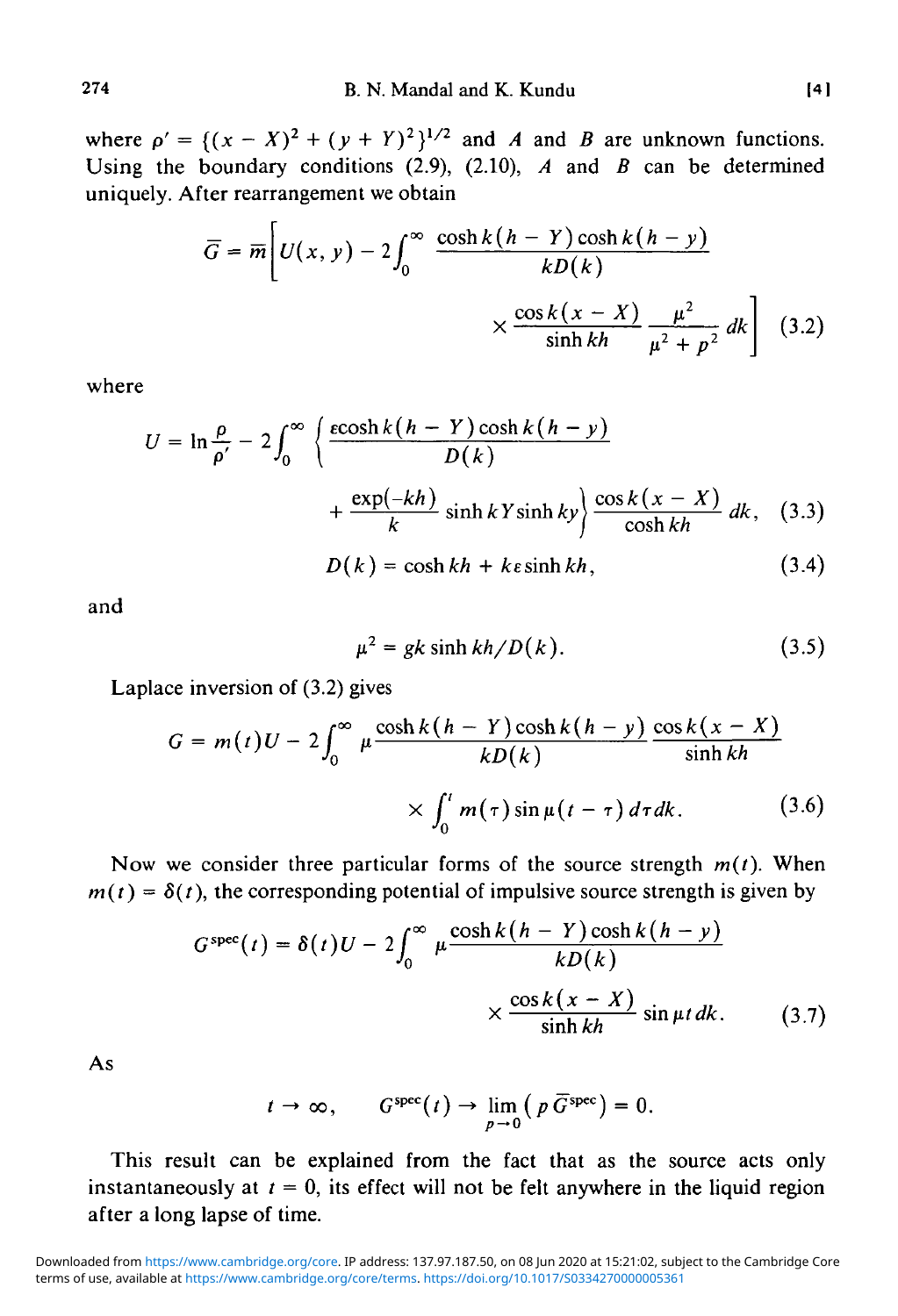The classical wave source of constant strength  $m(t) = 1$  has the potential given by

$$
G_0(t) \equiv G_0(x, y; X, Y; t)
$$
  
= 
$$
U(x, y) - 2 \int_0^\infty \frac{\cosh k (h - Y) \cosh k (h - y)}{D(k)} \frac{\cos k (x - X)}{\sinh kh} \frac{1 - \cos \mu t}{k} dk.
$$
 (3.8)

This coincides with the expression obtained by Finkelstein [1] for  $\varepsilon = 0$ . This potential exists for finite time only. As  $t \to \infty$ ,  $G_0(t)$  does not possess a finite limit although grad  $G_0$  has finite limit. In particular, as  $t \to \infty$ 

$$
\frac{\partial G_0(t)}{\partial x} \to \frac{\partial}{\partial x} \left( \ln \frac{\rho}{\rho'} \right) + 2 \int_0^\infty \left\{ \frac{\cosh k (h - Y) \cosh k (h - y)}{\sinh kh} - e^{-kh} \sinh ky \right\} \frac{\sin k (x - X)}{\cosh kh} dk,
$$
  

$$
\frac{\partial G_0(t)}{\partial y} \to \frac{\partial}{\partial y} \left( \ln \frac{\rho}{\rho'} \right) + 2 \int_0^\infty \left\{ \frac{\cosh k (h - Y) \sinh k (h - y)}{\sinh kh} - e^{-kh} \sinh kh \right\} \frac{\cos k (x - X)}{\cosh kh} dk.
$$
(3.9)

This has an analogy in the electrodynamic theory, where the potential at any point due to charges uniformly distributed on an infinite straight line is infinite, although the force field remains finite.

When  $m(t) = \sin \sigma t$ , we obtain the potential due to a time-harmonic wave source as

$$
G = \sin \sigma t \ U - 2 \int_0^\infty \mu \frac{\cosh k (h - y) \cosh k (h - Y)}{k D(k)}
$$

$$
\times \frac{\cos k (x - X)}{\sinh kh} \frac{\mu \sin \sigma t - \sigma \sin \mu t}{\mu^2 - \sigma^2} dk. \quad (3.10)
$$

Now to obtain the form of this potential as  $t \to \infty$ , following Rhodes-Robinson [3], we introduce a Cauchy principal value at  $k = k_0^*$ , which is the positive zero of *k* sinh  $kh - K^*$  cosh *kh* when  $0 \le K\varepsilon < 1$ . Hence as  $t \to \infty$ , following [3], we obtain after simplification,

$$
G \sim \sin \sigma t \left[ \ln \frac{\rho}{\rho'} - 2 \int_0^\infty \left\{ \frac{\cosh k (h - Y) \cosh k (h - y)}{k \sinh kh - K^* \cosh kh} + \frac{\exp(-kh)}{k} \sinh ky \sinh kY \right\} \frac{\cos k (x - X)}{\cosh kh} dk \right]
$$
  
+  $4\pi \frac{\cosh k_0^*(h - Y) \cosh k_0^*(h - y)}{\sinh 2k_0^* h + 2k_0^* h} \cos k_0^*(x - X) \cos \sigma t. \quad (3.11)$ 

terms of use, available at [https://www.cambridge.org/core/terms.](https://www.cambridge.org/core/terms) <https://doi.org/10.1017/S0334270000005361> Downloaded from [https://www.cambridge.org/core.](https://www.cambridge.org/core) IP address: 137.97.187.50, on 08 Jun 2020 at 15:21:02, subject to the Cambridge Core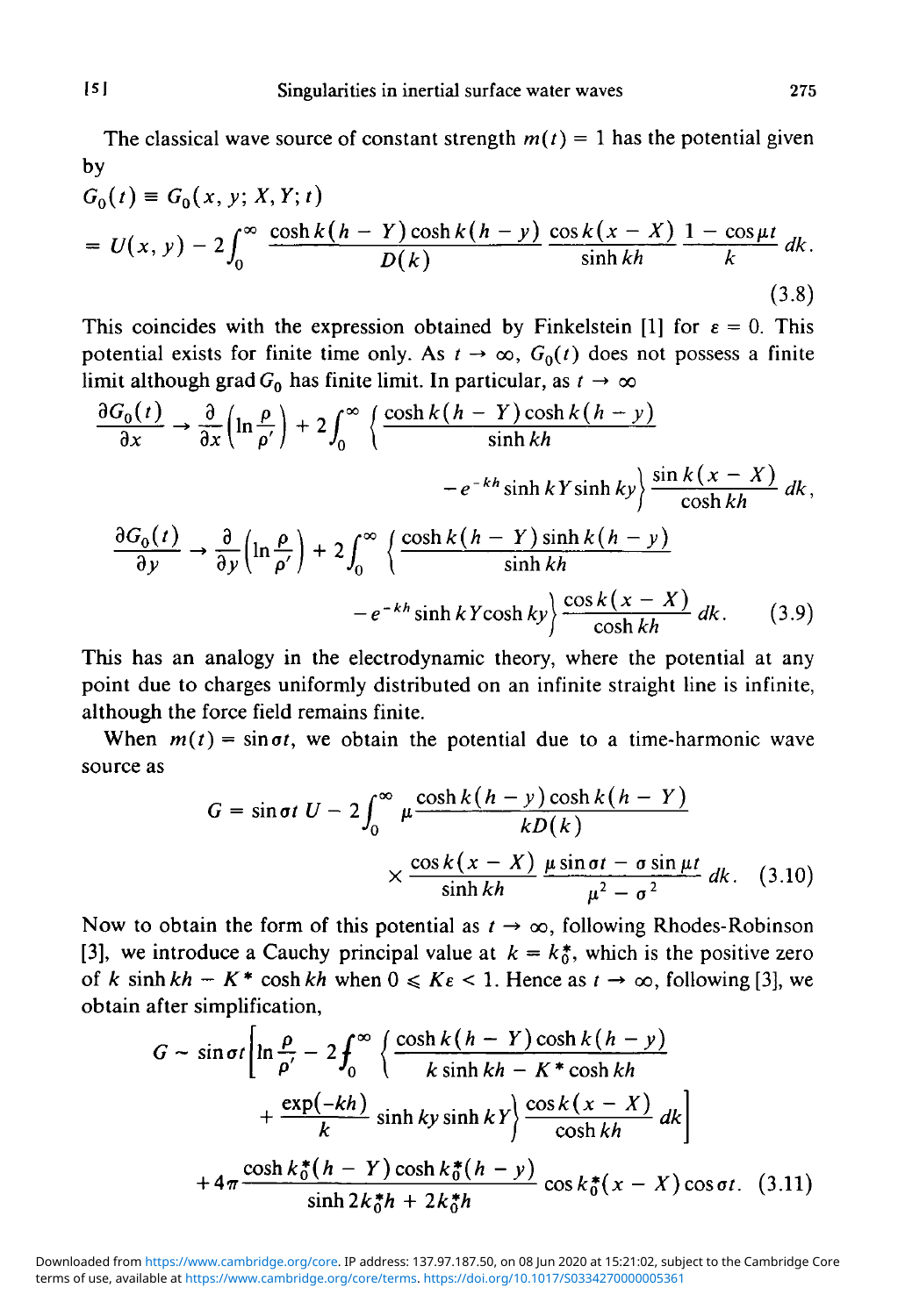We next show that the wave source potential  $(3.11)$  satisfies the radiation condition. Following Yu and Ursell [6], we note that the integral

$$
\int_0^\infty \frac{\cosh k(h-Y) \cosh k(h-y) \exp(ik|x-X|)}{(k \sinh kh - K * \cosh kh) \cosh kh} dk
$$

along the real *k* axis (indented at  $k = k_0^*$ , where the integrand has a simple pole) is equal to the integral along  $\arg k = \pi/4$ , and thus clearly tends to zero as  $|x - X| \rightarrow \infty$ . Thus

$$
\int_0^\infty \frac{\cosh k(h - Y) \cosh k(h - y) \exp(ik|x - X|)}{k \sinh kh - K^* \cosh kh} dk - (\pi i \text{ residue at } k = k_0^*)
$$
  

$$
\to 0 \text{ as } |x - X| \to \infty.
$$

(The second term is the finite contribution from the indentation at the pole).

Taking real parts we find that

$$
\int_0^\infty \frac{\cosh k(h - Y) \cosh k(h - y)}{k \sin kh - K \cdot \cosh kh} \frac{\cos k(x - X)}{\cosh kh} dk
$$
  
+  $2\pi \frac{\cosh k_0^*(h - Y) \cosh k_0^*(h - y)}{\sinh 2k_0^*h + 2k_0^*h} \sin k_0^*(|x - X|) \to 0 \text{ as } |x - X| \to \infty,$ 

whence (3.11) takes the form

$$
4\pi \frac{\cosh k_0^*(h-Y)\cosh k_0^*(h-y)}{\sinh 2k_0^*h+2k_0^*h}\cos \left(k_0^*|x-X|-\sigma t\right) \text{ as } |x-X| \to \infty.
$$
\n(3.12)

Thus the form of (3.11) represents an outgoing wave as  $|x - X| \rightarrow \infty$ .

When  $K\varepsilon \geq 1$ , there is no zero of  $k(K\varepsilon - 1)$  sinh  $kh + K \cosh kh$  for  $k > 0$ . Then by the Riemann-Lebesgue lemma the integral involving  $sin \sigma t$  in (3.10) is wholly transient and after simplification we obtain

$$
G \sim \sin \sigma t \left[ \ln \frac{\rho}{\rho'} - 2 \int_0^\infty \left\{ \frac{\cosh k (h - Y) \cosh k (h - y)}{k \sinh kh + K (K\epsilon - 1)^{-1} \cosh kh} + \frac{\exp(-kh)}{k} \sinh kY \sinh ky \right\} \frac{\cos k (x - X)}{\cosh kh} dk \right].
$$
 (3.13)

In this case there exists no outgoing wave as  $|x - X| \to \infty$ .

Making  $h \rightarrow \infty$  all the results obtained here reduce to the corresponding results for infinite depth of liquid obtained in [3].

In the case of variable multipoles

$$
G \sim m(t) \cos n\theta / \rho^n \quad \text{as } \rho \to 0, \ n = 1, 2, \dots
$$
  
where  $x - X = \rho \sin \theta$ ,  $y - Y = \rho \cos \theta$ . But since  

$$
\cos n\theta / \rho^n = -1 / (n - 1)! \partial^n \partial Y^n (\ln \rho),
$$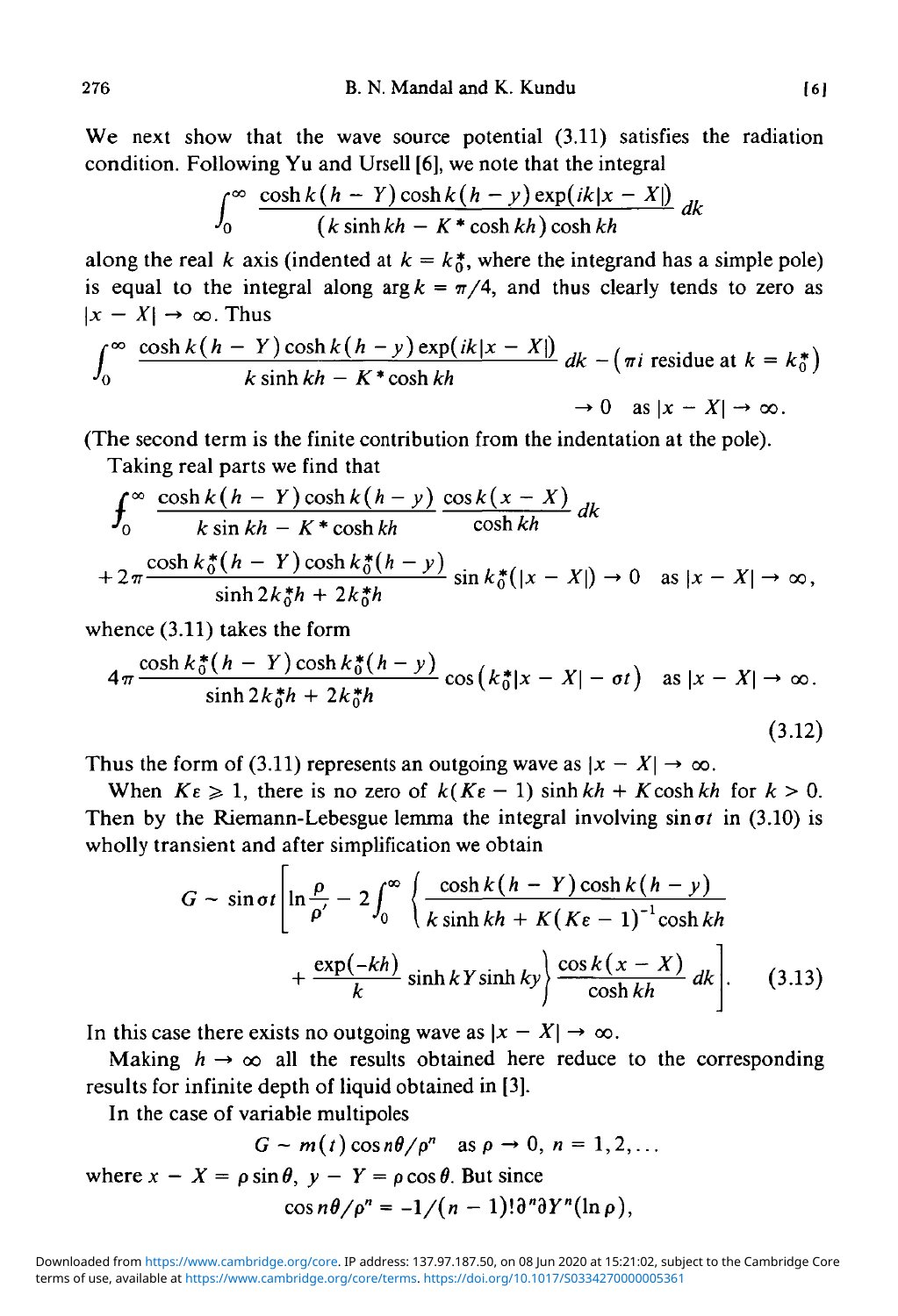this potential function can be derived from the line source solution by differentiation of (3.6) with respect to *Y.* The final result is

$$
G = m(t) \left[ \frac{\cos n\theta}{\rho^n} + \frac{1}{(n-1)!} \int_0^\infty \frac{k^{n-1}}{D(k)} \left[ \exp\{-k(h - Y)\}\right] \right.
$$
  

$$
\times (k\epsilon \cosh ky + \sinh ky)
$$
  

$$
+ (-1)^n (k\epsilon - 1) \exp(-kY) \cosh k(h - y) \left] \cos k(x - X) dk \right]
$$
  

$$
+ \frac{1}{(n-1)!} \int_0^\infty \frac{\mu k^{n-1}}{D(k)} \left[ \exp\{-k(h - Y)\} + (-1)^n \exp\{k(h - Y)\} \right]
$$

$$
\times \cosh k(h-y) \frac{\cos k(x-X)}{\sinh kh} \int_0^t m(\tau) \sin \mu(t-\tau) d\tau dk. \tag{3.14}
$$

# **4. Variable point sources (multipoles) submerged in liquid of finite depth**

Let a point source of variable strength  $m(t)$  be present at the point  $(X, Y, 0)$ where  $Y > 0$ . We consider only those sources for which the  $\gamma$ -axis is an axis of symmetry. Let  $\rho$  denote the distance from the y-axis and R the distance from the source point. Let us define  $\Psi$  such that

$$
\rho = R \sin \Psi, \qquad y - Y = R \cos \Psi.
$$

Then in this case the potential  $\varphi$  satisfies the three-dimensional Laplace's equation in the liquid region except at *(X, Y,0),* the initial conditions (2.2), the inertial surface condition (2.3), the bottom condition (2.4), and

$$
\varphi \sim m(t) P_n(\cos \Psi)/R^{n+1} \text{ as } R \to 0,
$$

where  $P_n(z)$  is the Legendre polynomial of degree *n*. The final form of  $\varphi$  is given by

$$
\varphi = m(t)V(x, y, z)
$$
  
+ 
$$
\frac{1}{n!} \int_0^\infty \mu k^n \frac{E(k)}{D(k)} \cosh k(h-y) \frac{J_0(k\rho)}{\sinh kh} \int_0^t m(\tau) \sin \mu(t-\tau) d\tau dk,
$$
  
(4.1)

terms of use, available at [https://www.cambridge.org/core/terms.](https://www.cambridge.org/core/terms) <https://doi.org/10.1017/S0334270000005361> Downloaded from [https://www.cambridge.org/core.](https://www.cambridge.org/core) IP address: 137.97.187.50, on 08 Jun 2020 at 15:21:02, subject to the Cambridge Core